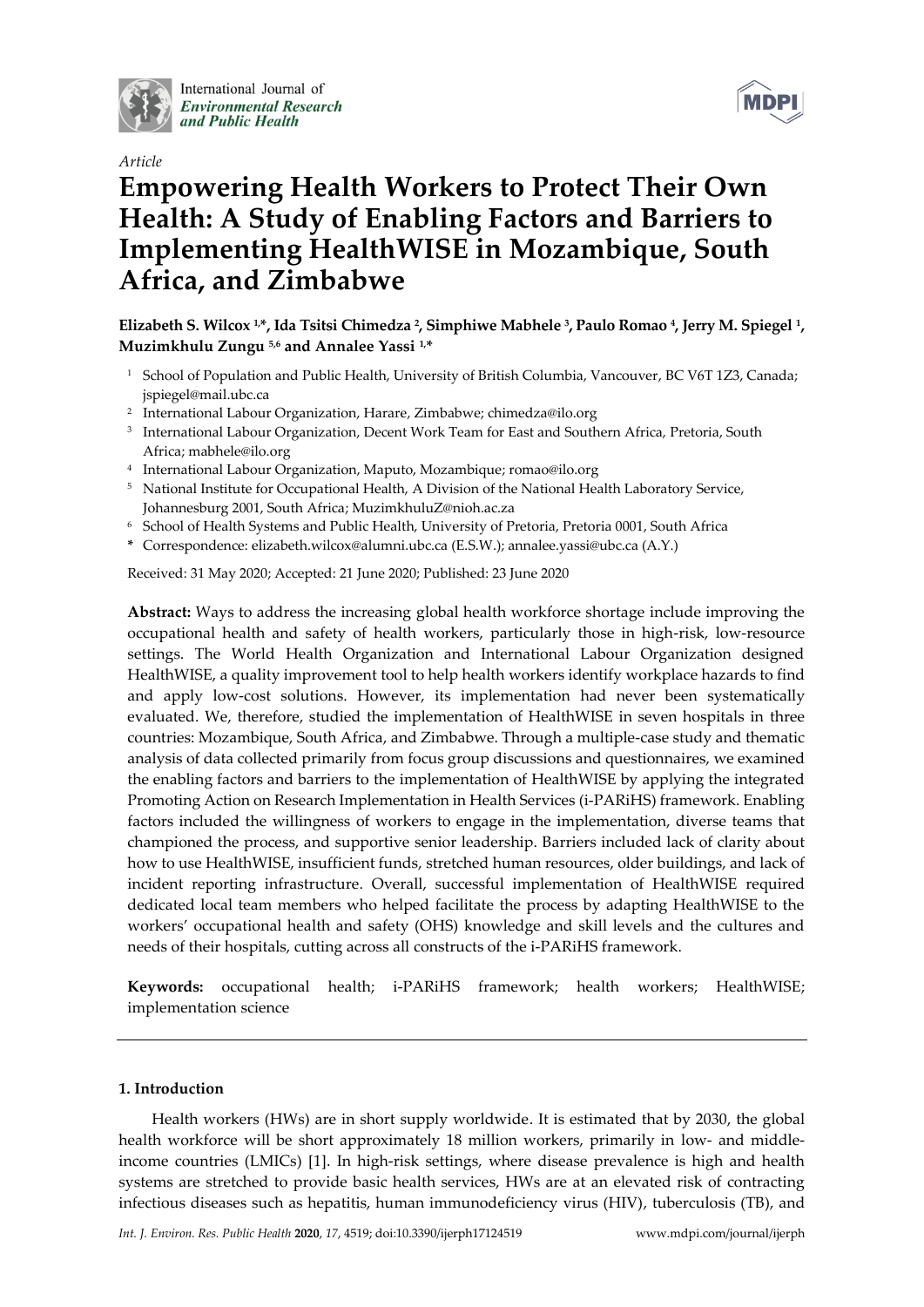novel emerging threats from occupational exposure, including COVID-19. They also suffer stigma and discrimination at work, in their communities, and at home from bearing these increased risks.

Effective coverage by the health workforce depends on availability, accessibility, acceptability, and quality of HWs [2]. One of the top three factors reducing supply, along with migration and retirement, is the "risk of violence, illness or death" [3]. Strategies to address the HW shortage ought to therefore include protecting HWs by promoting their health and safety at work, particularly in high-risk settings.

International organizations have developed tools to improve the occupational health and safety (OHS) of HWs. One of these is HealthWISE, a participatory, quality improvement tool, jointly developed by the International Labour Organization (ILO) and the World Health Organization (WHO) [4]. In 2010, a tripartite group consisting of workers', employers', and governments' representatives, as well as specialists from the ILO and WHO, convened and agreed on a framework for improving the OHS of HWs. Based on principles from the original Work Improvement in Small Enterprises (WISE) training program created by the ILO, HealthWISE was then developed to help support the implementation of this framework [4]. HealthWISE aims to improve working conditions, performance, and workplace safety through training and empowering HWs with the ability to identify workplace hazards and areas requiring improvement in their work environments and to conduct processes for developing and implementing low-cost solutions to address them. HealthWISE consists of two workbooks, one for participants and one for trainers, with content organized into eight modules (Figure 1). The workbooks are available online in five languages. As with addressing the supply of HWs, the availability of the tool is only part of the solution. It is also important to understand the implementation of HealthWISE and to improve upon implementation processes to maximize the tool's potential.



**Figure 1.** HealthWISE workbooks—the Action Manual and Trainers' Guide—and a list of the eight modules that cover key areas of occupational health and safety (OHS) for health workers (HWs).

Implementation science is growing in the field of global health. Madon and colleagues [5] called on researchers to (i) "develop theoretical models and new analytic methods that apply to resource poor settings" such as areas where HWs are in short supply, (ii) build capacity and strengthen research institutions in LMICs in regard to implementation science, in part to learn from valuable local knowledge and insights that influence implementation processes, and (iii) increase collaboration with governments, non-governmental organizations, and communities to incorporate research into implementation processes in order to improve upon them.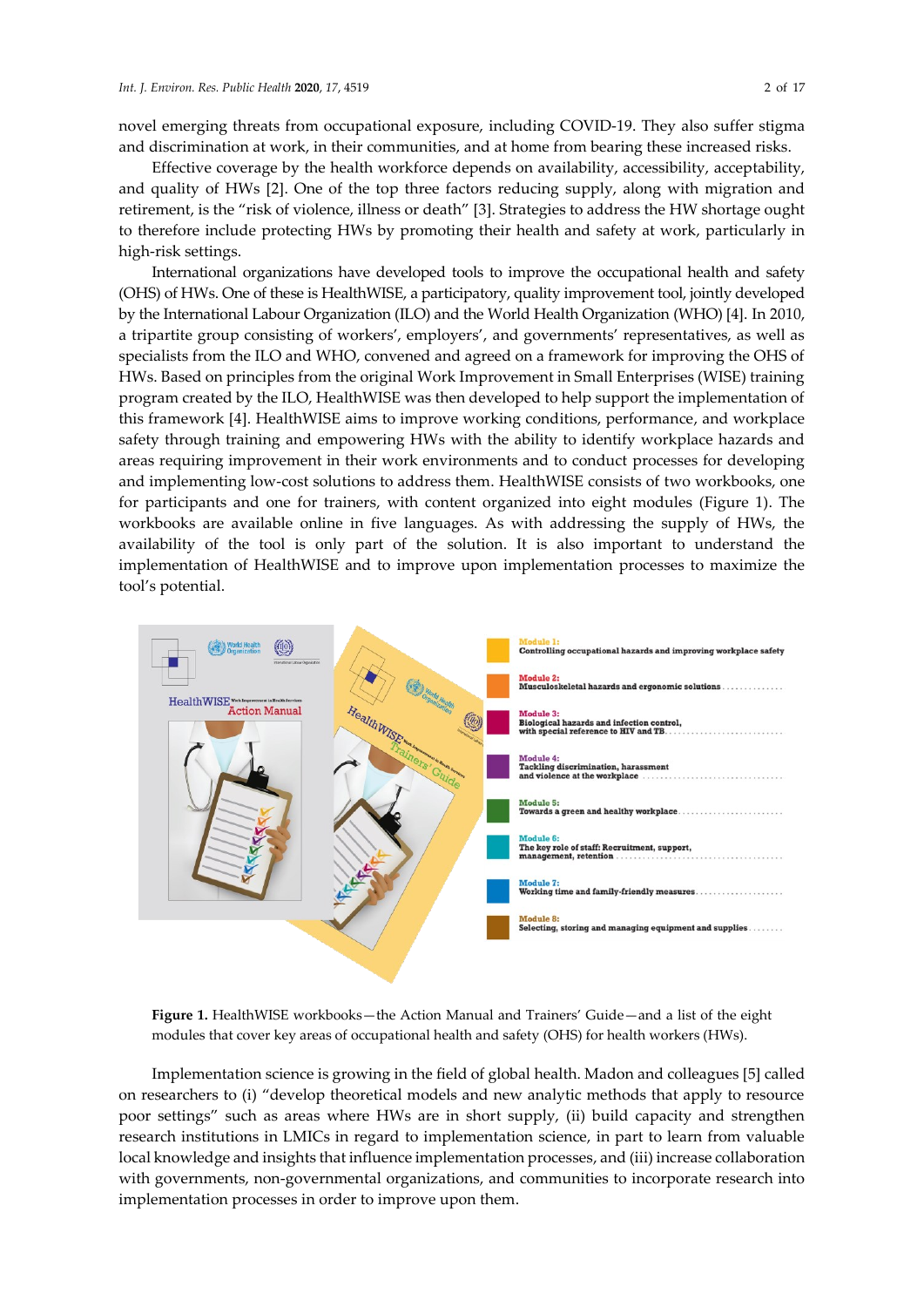This paper overviews the implementation of three HealthWISE modules in seven hospitals (designated the letters A through G) in Mozambique, South Africa, and Zimbabwe. Using the integrated Promoting Action on Research Implementation in Health Services (i-PARiHS) framework (described in "Research Methods" below), it aims to better understand the enabling factors and barriers to the implementation of HealthWISE in these hospitals and, considering previous implementation science research, to discuss how these might be leveraged or overcome in future implementations of HealthWISE.

#### **2. Materials and Methods**

#### *2.1. Country Contexts*

An existing North South partnership involving researchers and technical teams from Canada and South Africa [6] was expanded to include team members from Mozambique and Zimbabwe due to plans and interest to implement HealthWISE in those countries. This enabled a comparison of its implementation in different contexts. The three countries are in close proximity in the southern African region and represent high-risk settings where the OHS of HWs is at different stages and resource levels and has yet to be fully given the importance that it is due. According to 2018 World Bank classifications based on gross national income (GNI) per capita, Mozambique is a low-income country (GNI per capita of US\$460), South Africa an upper-middle-income country (GNI per capita of US\$5750), and Zimbabwe a lower-middle-income country (GNI per capita of US\$1790) [7]. Total health expenditures per capita (and as a percentage of gross domestic product) from 2017 reflect this trend, with Mozambique spending US\$21.07 (4.94%), South Africa US\$499.24 (8.11%), and Zimbabwe US\$110.15 (6.64%) [8]. Mozambique, South Africa, and Zimbabwe are amongst 30 high burden countries with regard to TB, TB and HIV co-infection, and multi-drug resistant TB [9]. In 2018, the incidence of TB per 100,000 people was 551 in Mozambique, 520 in South Africa, and 210 in Zimbabwe. The total prevalence of HIV among their populations aged 15-49 was 12.6% in Mozambique, 20.4% in South Africa, and 12.7% in Zimbabwe [8].

### *2.2. Implementation of HealthWISE*

A planning meeting with representation from all countries was held in Zimbabwe in February 2016. At this meeting, it was decided that the focus would be restricted to specific, related priority areas: biological hazards and infection control (Module 3) and discrimination, harassment, and violence (Module 4). Over the following eight months, local team leads sought any necessary local, provincial, and national approvals and selected hospitals in which to implement HealthWISE. A total of seven hospitals participated: three in Mozambique, two in South Africa, and two in Zimbabwe. Implementation refers to the ensuing activities, including the introduction of HealthWISE, by training groups of HWs at participating hospitals and the activities carried out by participants from this point through to the final capstone meeting. Observation focused on if and how participants used HealthWISE in their hospitals and included the activities conducted by research team members, such as focus groups and questionnaires, to inquire into the enabling factors and barriers to its uptake and resultant activities.

Implementation was observed over 20 months, beginning with three Training-of-Trainers (ToT) workshops (one per country) in October and November 2016. The three-day program was developed and carried out by local team members. In brief, the focus of day 1 was on introducing HealthWISE and Modules 1 and 3. The focus of day 2 was on Module 4. Day 3 was devoted to developing HealthWISE action plans (activities to be carried out by trainees in their health facilities). Throughout, participatory training techniques, including role plays and an interactive exercise on the topic of stigma [10], were demonstrated, which might be useful for participants to help engage workers and disseminate new information in their workplaces. Following the training, participants were expected to create HealthWISE teams and based on the HealthWISE principle of finding simple, low-cost solutions to workplace issues within their local contexts, carry out HealthWISE activities in their hospitals. Based on budgets determined by the action plans, a small amount of project funds was made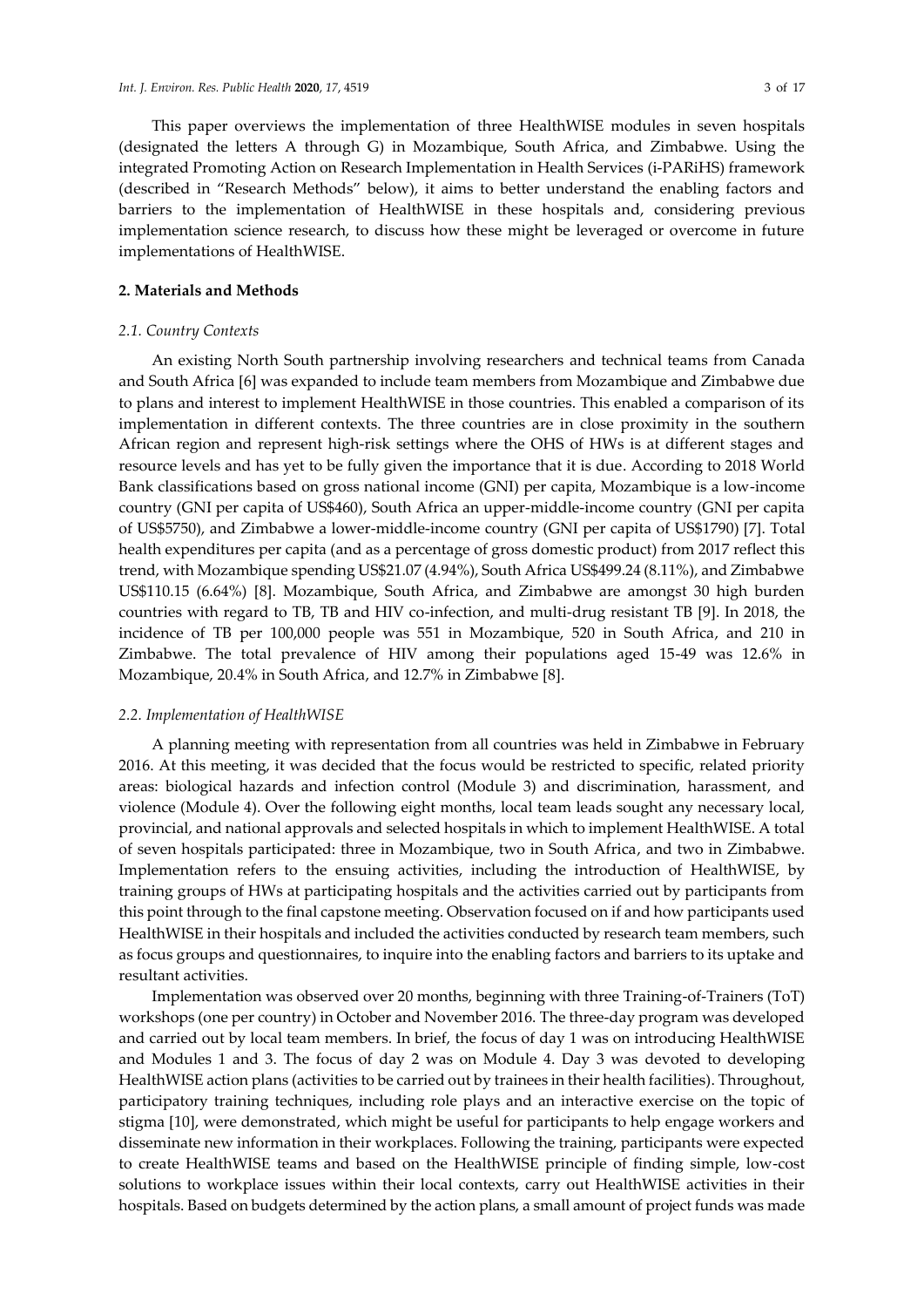available for HealthWISE activities. Additional practical training sessions were held in Mozambique in July 2017 and in Zimbabwe in February 2018. The HealthWISE teams trained during the ToT workshops conducted walk-through assessments with the lay HWs in one or more departments, helping to identify hazards and how they might be mitigated with low- or no-cost solutions.

One year after the ToT workshops, six follow-up workshops were held (one per hospital, with hospitals A and C in Mozambique combined). During these workshops, participants presented on HealthWISE activities that had taken place in their facilities to date and participated in focus groups on the perceived enabling factors and barriers to implementing HealthWISE. Participants were asked to individually brainstorm their own lists of enabling factors and barriers and to then read these out one-by-one and explain them to the group. Questions and discussion were encouraged. Participants in Mozambique and South Africa also completed an anonymous questionnaire. Due to resource constraints within the hospitals, these questionnaires were unable to be administered in Zimbabwe. Shortly after the follow-up workshops, one representative from each hospital from all three countries attended a dissemination meeting in South Africa to present on their progress implementing HealthWISE.

The research focus of the project culminated in a final meeting in May 2018 in Zimbabwe (Figure 2). One representative from each hospital presented on HealthWISE activities that had taken place to date and provided feedback on the implementation process and preliminary findings from the research.



**Figure 2.** A timeline of the implementation of HealthWISE in seven selected hospitals in Mozambique, South Africa, and Zimbabwe.

#### *2.3. Research Methods*

A multiple-case study, in which each hospital was treated as a single case, was used to examine the enabling factors and barriers to the implementation of HealthWISE [11]. Within the case study, thematic analysis, "a method for identifying, analysing and reporting patterns (themes) within data", was used [12].

The integrated Promoting Action on Research Implementation in Health Services (i-PARiHS) framework was employed in this study [13]. The i-PARiHS framework was published in 2016, based on an earlier iteration from 1998 [14] and continues to be developed and refined. The framework describes four constructs related to implementation: (i) the 'innovation', or new knowledge informed by evidence-based research, that is being introduced; (ii) the 'recipients', or the individuals and teams who are involved in or affected by the implementation; (iii) the 'context', referring to three levels of local, organizational, and external health system settings in which the innovation is being implemented; and (iv) 'facilitation'*,* or the strategies and actions performed by the facilitator(s) to enable implementation in response to the innovation and its recipients within their given context. The earlier version was classified as an explanatory framework that specified the relationship between the constructs [15] and while the integrated version maintains these linkages, the i-PARiHS framework is also descriptive as it breaks-down the constructs to further describe characteristics important to implementation. Descriptive and explanatory frameworks are used to understand factors that might have positively or negatively influenced implementation processes [16] and given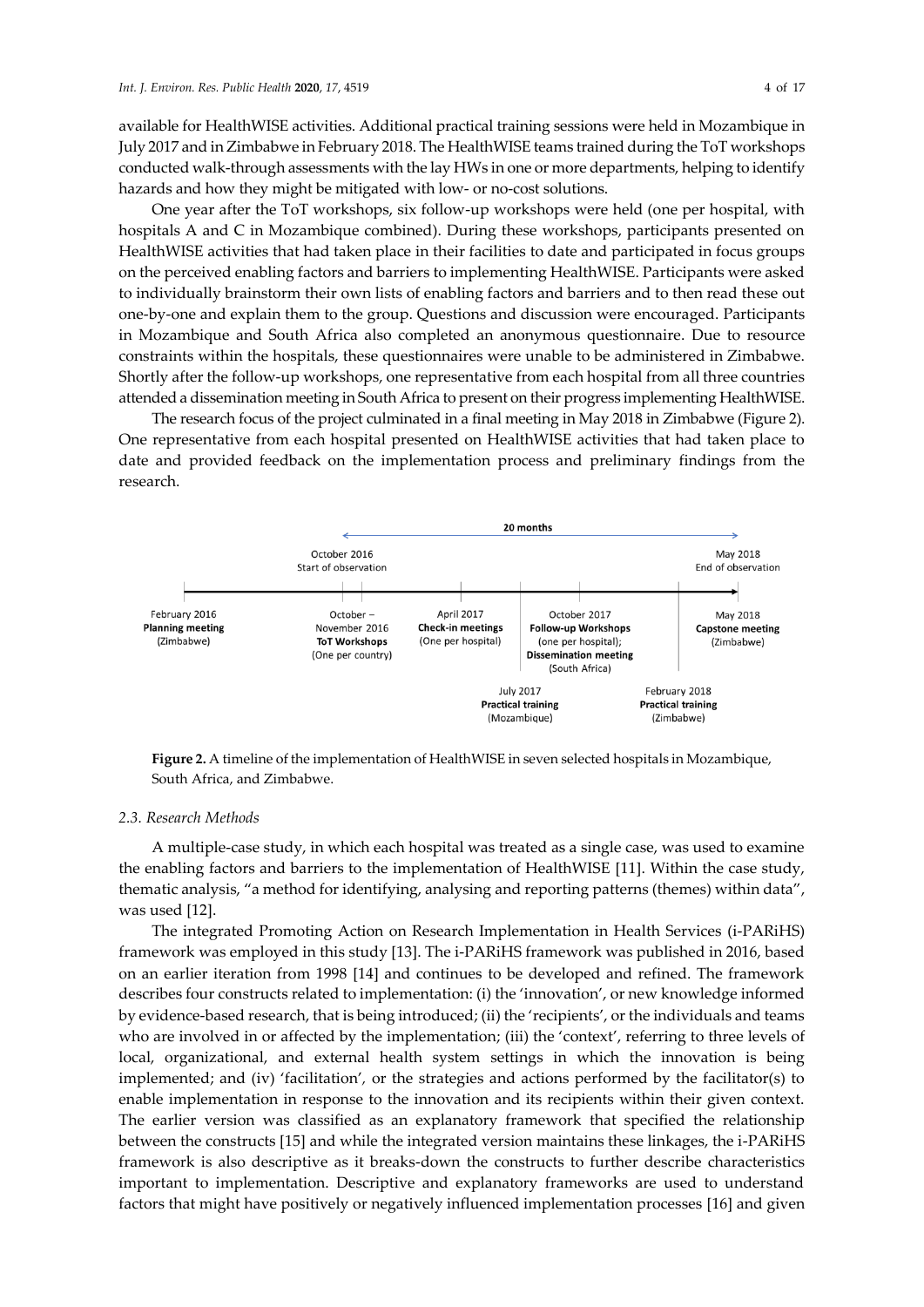its continuing evolution, the i-PARiHS framework was chosen to explore the implementation of HealthWISE. It ought to be noted that several tools have been developed based on the original PARiHS framework to more thoroughly assess the context construct, including the Context Assessment for Community Health (COACH) tool, specifically for use in LMICs [17]. While the dimensions described therein were considered during this analysis, they are captured in the more recent i-PARiHS framework and the characteristics of the latter were therefore used.

Data were drawn from dissemination and capstone meeting presentations (PowerPoint presentations), focus group transcripts (Word documents generated from audio-recordings), and open-ended responses to completed anonymous questionnaires (paper and electronic PDF copies). Using an inductive approach, three focus group transcripts, one from each country, were first open coded to generate a list of enabling factors and barriers. These codes were then compared and categorized according to the i-PARiHS constructs and characteristics to generate a draft codebook. The remaining three focus group transcripts were then coded using the draft codebook. Some characteristics were subsequently removed or combined to refine the constructs and characteristics to those listed in Tables 2-5, which are the themes and sub-themes for the final codebook. Using this codebook, all data were coded using NVivo 12 and Excel to better understand the enabling factors and barriers to the implementation of HealthWISE.

This study was approved by the Behavioural Research Ethics Board, University of British Columbia, Canada (H17-00286, H17-00039), the Research Ethics Committee, University of Pretoria, South Africa (159/2017), and the Medical Research Council of Zimbabwe, Zimbabwe (MRCZ/A/2240). Participants who were involved in the follow-up workshop focus groups, questionnaires, and dissemination and capstone meetings were provided with written information about the research objectives and processes prior to their involvement and individual informed consent was obtained. Participation was voluntary and individuals were informed of their right to withdraw from the study at any time. All data was collected anonymously or de-identified before analysis to protect confidentiality.

## **3. Results**

## *3.1. Hospital Characteristics*

The seven participating hospitals ranged in size from 36 to 1652 beds and from approximately 139 to 4407 workers. In all hospitals, the workers were predominantly female. Characteristics of the seven hospitals are presented in Table 1.

| <b>Hospital Characteristics</b> | A   | B   |     | Ð    | E    | F    | G   |
|---------------------------------|-----|-----|-----|------|------|------|-----|
| Country                         | МZ  | МZ  | MΖ  | SА   | SА   |      | ZI  |
| Number of patient beds          | 260 | 272 | 36  | 1652 | 720  | 1179 | 160 |
| Number of workers               | 257 | 656 | 139 | 4407 | 1930 | 2843 | 213 |
| Male                            | 84  | 205 | 32  | 1146 | 457  | 567  | 78  |
| Female                          | 173 | 451 | 107 | 3261 | 1473 | 2276 | 135 |
|                                 |     |     |     |      |      |      |     |

**Table 1.** Characteristics of the seven hospitals (A–G) participating in the HealthWISE project.

MZ—Mozambique; SA—South Africa; ZI—Zimbabwe.

#### *3.2. Enabling Factors and Barriers*

Results for the four constructs—innovation, recipients, context, and facilitation—are presented below, with quotes that help to reflect what was an enabling factor or barrier in the implementation of HealthWISE in each of the participating hospitals in Mozambique, South Africa, and Zimbabwe.

It is important to note that not all constructs or characteristics were explicitly mentioned by participants at each of the hospitals. This absence does not necessarily mean that a specific characteristic was or was not an enabling factor or barrier; while this could be the case, it could instead indicate that further questioning on specific characteristics of interest may be warranted in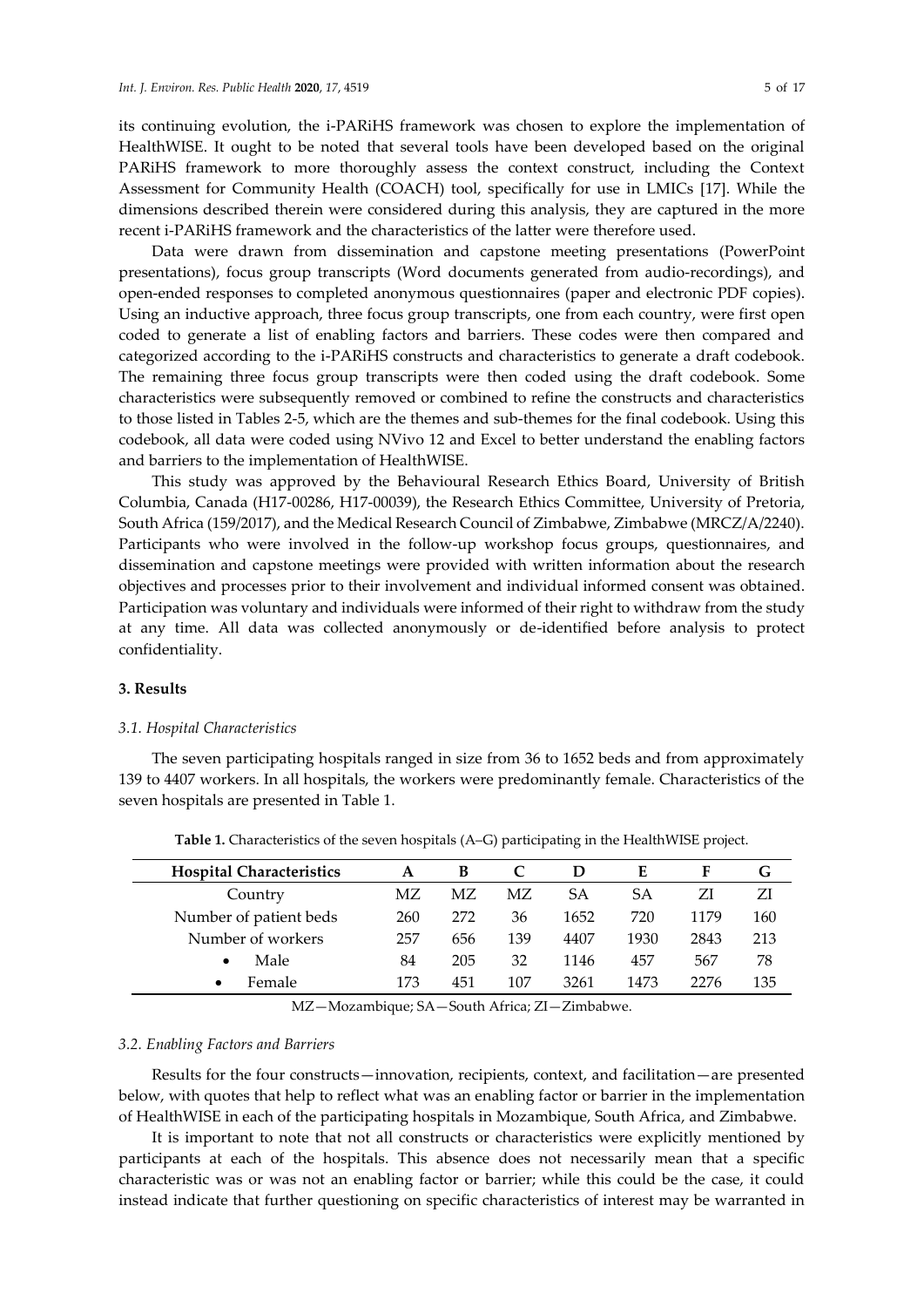future studies. Where a characteristic is designated as both an enabling factor and barrier (EF/B) within the Tables, further information on how the implementation of HealthWISE was helped or hindered is provided in the ensuing description.

## 3.2.1. Innovation

The innovation construct included characteristics related to HealthWISE, the intervention being implemented. Three of the seven characteristics of the innovation construct from the i-PARiHS framework were mentioned; whether they were enabling factors and/or barriers in each of the hospitals is shown in Table 2.

**Table 2.** Innovation construct characteristics and whether they were enabling factors (EF) and/or barriers (B) to the implementation of HealthWISE in each participating hospital (A–G).

| Characteristics    | A/C |                          |                          |                          |                          |    |
|--------------------|-----|--------------------------|--------------------------|--------------------------|--------------------------|----|
| Clarity            | EF  | $\overline{\phantom{0}}$ | $\overline{\phantom{0}}$ | EF                       | ЕF                       | EF |
| Lack of clarity    |     |                          | $\overline{\phantom{0}}$ |                          | -                        | -  |
| Relative advantage | EF  | $\overline{\phantom{0}}$ | EF                       | $\overline{\phantom{m}}$ | -                        | -  |
| Observable results | ЕF  | $\overline{\phantom{0}}$ | -                        | FЕ                       | $\overline{\phantom{0}}$ | EF |

"Clarity" about HealthWISE—what the tool was and why and how it was going to be used was a key enabling factor in nearly all of the hospitals: *"When personnel have been trained and they know… what is expected of them and what is going to be done, they are more cooperative than when they do not know"* (Hospital E, Focus group). The "relative advantage" of HealthWISE—how it would be of benefit compared with existing interventions—particularly that the tool aimed to benefit workers and their working environment (as opposed to being focused solely on patients), helped to spur the implementation of HealthWISE in one hospital in Mozambique and one hospital in South Africa where the *"anticipated positive results/effects of [the] HealthWISE project"* (Hospital D; Capstone meeting) were an enabling factor. "Observable results" were also mentioned as enabling the implementation of HealthWISE by one hospital in each country.

In opposition, one barrier of the innovation construct, mentioned by all the hospitals in Mozambique, was a lack of clarity or *"lack of knowledge about exactly what to do"* (Hospital A, Questionnaire). For some hospitals, there was also an inability to raise awareness about HealthWISE among hospital staff: *"...we did not have much time to publicize this project to colleagues to understand what it was all about"* (Hospital B, Focus group). One hospital in South Africa echoed this lack of clarity and awareness, as represented by one comment of *"supervisors not understanding the project"* (Hospital E, Questionnaire).

#### 3.2.2. Recipients

The recipients construct included characteristics related to the individuals and teams involved in, or affected by, the implementation of HealthWISE. The 11 characteristics of the recipients construct and whether they were enabling factors and/ or barriers in each of the hospitals are shown in Table 3. The "time, resources, support" characteristic from the i-PARiHS framework was split into four: "project funding", "human resources", "material resources", and "personal protective equipment (PPE)" to better capture their different impacts on the implementation of HealthWISE. Two characteristics from the i-PARiHS framework, "values and beliefs" and "presence of boundaries", did not emerge during this analysis.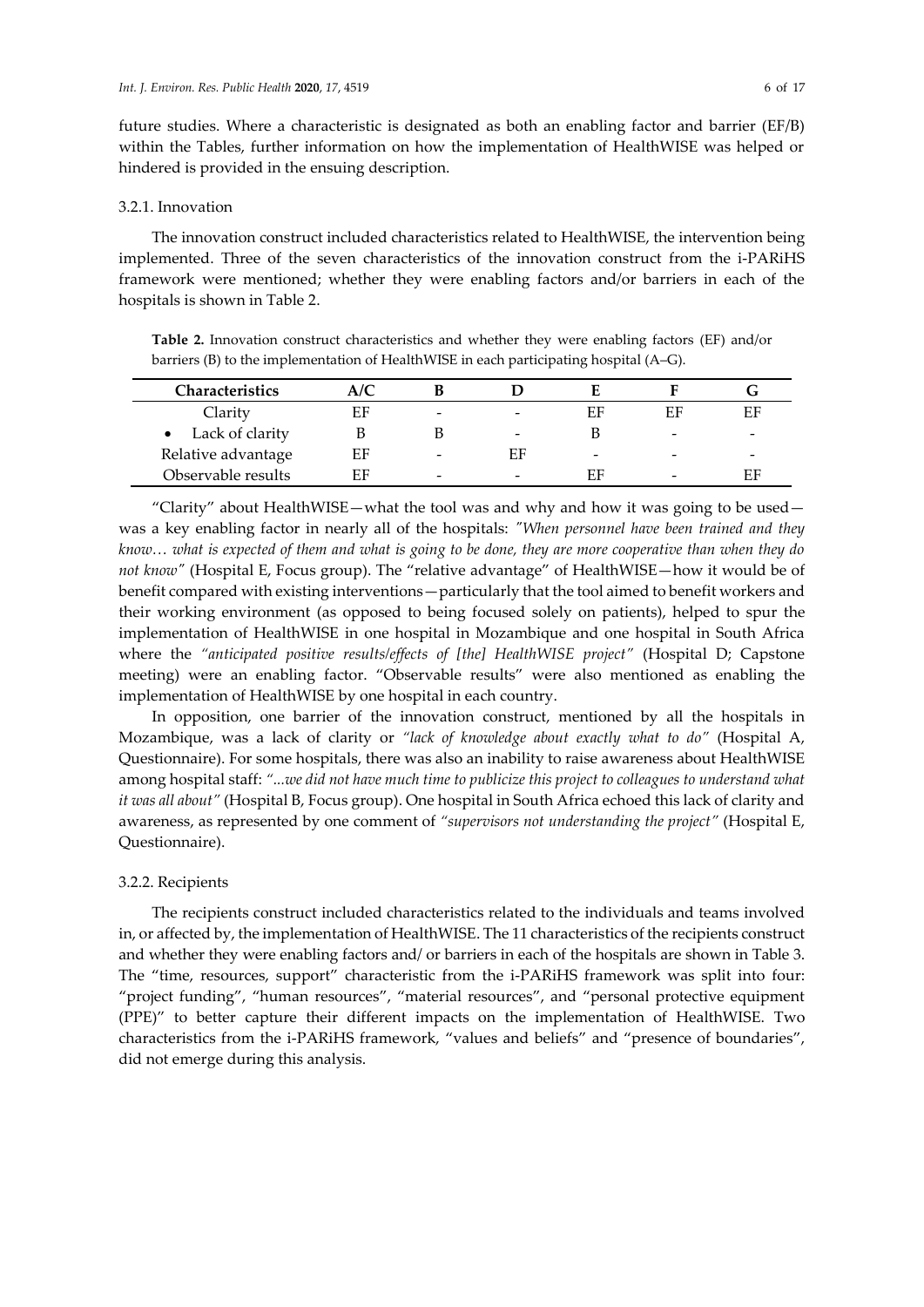|  | ΩŤ<br>۰, |  |
|--|----------|--|
|  |          |  |

| <b>Characteristics</b>                 | A/C  | B    | D  | E  | F    | G    |
|----------------------------------------|------|------|----|----|------|------|
| Motivation                             | EF   |      |    |    | EF/B | B    |
| Goals and expectations                 | B    | B    | EF | ΕF |      | EF   |
| Skills and knowledge                   | B    | EF   |    |    |      |      |
| Project funding                        | EF/B |      | B  | B  | EF/B | B    |
| Human resources                        |      | B    | B  | B  | B    | EF/B |
| Material resources                     | B    | EF/B | EF | ΕF | ΕF   | B    |
| Personal protective<br>equipment (PPE) | B    | B    |    | ΕF |      | EF   |
| Local opinion leaders                  |      |      | EF | ΕF | B    | ΕF   |
| Collaboration and<br>teamwork          | EF/B | EF   |    |    |      |      |
| Existing networks                      | EF   | EF   | B  | EF |      | EF   |
| Power and authority                    | EF   |      |    | B  |      | EF   |

**Table 3.** Recipient construct characteristics and whether they were enabling factors (EF) and/or barriers (B) to the implementation of HealthWISE in each participating hospital (A–G).

"Motivation", or the *"willingness of staff to participate in HealthWISE activities"* (Hospital C, Capstone meeting), was mentioned as an enabling factor by hospitals C and F, where workers *"showed much interest in this program"* (Hospital F, Focus group). A lack of external incentives was mentioned as a barrier by both Zimbabwe hospitals F and G, where *"there is in most cases lack of incentives for trainers to keep their motivation high"* (Hospital F, Dissemination meeting).

Lack of clear "goals and expectations" related to the implementation of HealthWISE was mentioned as a barrier by the three Mozambique hospitals A, B, and C, where there was *"difficulty of perception of some professionals about the objectives of the project"* (Hospital B, Dissemination and Capstone meetings) as well as *"failure to comply with agreed deadlines"* (Hospital A, Dissemination meeting). On the other hand, having clear "goals and expectations" was an enabling factor for both hospitals D and E in South Africa and for hospital G in Zimbabwe. Goals came in different forms, such as an *"attainable objective that was set by the team member"* (Hospital D, Focus group), as well as *"an action plan that served as our guiding point of reference"* (Hospital E, Focus group).

Individual "skills and knowledge" related to OHS was both an enabling factor and barrier mentioned by hospitals A, B, and C in Mozambique, depending on whether recipients were perceived as having or lacking OHS knowledge. There was some overlap with the culture characteristic in the context construct, which was discussed to a greater extent in Zimbabwe and South Africa.

Lack of "project funding" was mentioned as a barrier by all but one hospital in Mozambique. *"Lack of resources for implementation"* (Hospital A, Dissemination meeting), *"financial constraint"* (Hospital E, Questionnaire), and *"lack of funding for full implementation of HealthWISE"* (Hospital F, Capstone meeting) were some of the ways that this barrier was mentioned. Since this initially proved to be a major constraint, it was addressed by local team members in all three countries through communication and practical training sessions that helped to redirect workers towards no-cost solutions. For example, a patient consultation room was rearranged to improve ventilation and reduce the risk of workers being exposed to airborne pathogens and, in the same area, ripped flooring that created a fall hazard was cut out and removed, as opposed to being replaced with new flooring (Figure 3). Workers involved in the practical training sessions expressed that *"the search for solving problems that do not require financing was a great gain"* (Hospital A, Focus group). Where funding for larger project activities was available, it was an enabling factor. Hospital C in Mozambique was able to draw from external funding sources to begin construction of a new TB consultation and testing unit and laboratory when the old infrastructure was identified as a hazard by the HealthWISE team. One hospital in Zimbabwe, which used project funds to purchase some equipment for their training sessions, indicated that the *"allocation of funds"* (Hospital F, Dissemination meeting) was an enabling factor to implementation in their hospital.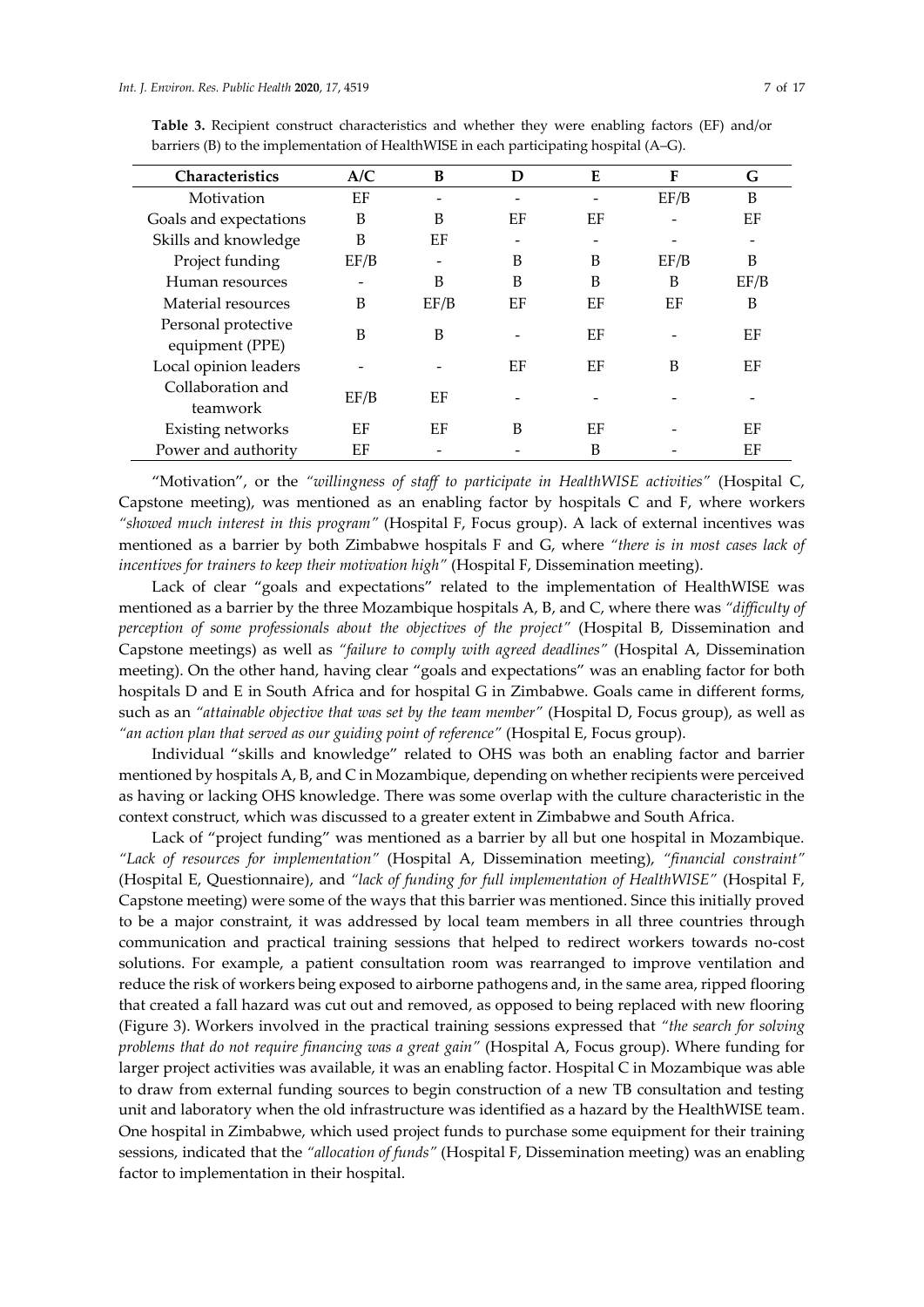

**Figure 3.** Before (not shown), the physician's desk was positioned next to the window, with the patient to their right. After, the patient is positioned next to the window and the physician is seated on the opposite side of the desk, allowing the air to flow from the door outside. Ripped flooring has been removed.

"Human resources" were a barrier mentioned by all hospitals except A and C in Mozambique. All hospitals seemed to experience some degree of staff shortages, *"when the departments are so shortstaffed, they are reluctant to take part in some of the activities and to attend some of the meetings"* (Hospital E, Focus group); turnover, *"staff movement, some people are exiting the system, others might be on night duty, you know, on leave"* (Hospital D, Focus group); overwhelming *"workload from the department"* (Hospital D, Focus group); and lack of time, *"we always have quite demanding tasks that we do every day, our jobs are quite demanding, so the lack of time maybe is one of the major barriers to the implementation"* (Hospital F, Focus group).

"Material resources", including the availability of reference, training, and other materials for the practical application of HealthWISE were mentioned by all participating hospitals. Where material resources were available, they were an enabling factor; where they were unavailable, they were a barrier. There was also an issue with the *"scarcity of surgical medical material with an emphasis on personal protective equipment"* (Hospital B, Capstone meeting) mentioned by the three hospitals in Mozambique, however there were indications from one hospital in each South Africa and Zimbabwe that the process of implementing HealthWISE was helping to secure *"some improvements in procurement e.g. availability of appropriate PPE for linen bank staff and food services personnel and respirators"* (Hospital E, Capstone meeting) and that *"if we procure that [PPE] then it will be, the HealthWISE program will be effective"* (Hospital G, Focus group).

Where active and engaged, the "local opinion leaders", referring to the existing OHS teams or newly created HealthWISE teams, were an enabling factor. This was particularly the case at both hospitals in South Africa, where OHS teams were in place before the implementation of the project. One was commended as a *"knowledgeable, skilled, reliable and committed OHS team"* (Hospital D, Capstone meeting) and the other as a diverse *"HealthWISE team comprising of members from different departments e.g. HR [human resources], staff development, cleaning, IPC [infection prevention and control] and linen bank"* (Hospital E, Capstone meeting), which helped contribute to their success. The smaller hospital in Zimbabwe also noted their *"dedicated HealthWISE champions"* (Hospital G, Capstone meeting). The barrier was due to *"peripheral involvement of medical doctors and the nurses' representative member"* (Hospital F, Capstone meeting), again indicating that engagement of diverse teams was one of the keys to successful implementation.

"Collaboration and teamwork" were mentioned as enabling factors or, where lacking, as barriers by the three hospitals in Mozambique. Similar to the motivation characteristic or the willingness of the workers to engage in the HealthWISE project, this characteristic referred to the involvement and inclusion of workers. Hospitals A and C felt that there was both *"good participation and adherence from employees"* as well as that *"there must be greater involvement of employees in the HealthWISE project"* (Hospital A/C, Focus group).

"Existing networks", referring to collaboration and communication within and between hospitals, was generally an enabling factor mentioned by six of the seven hospitals. Communication,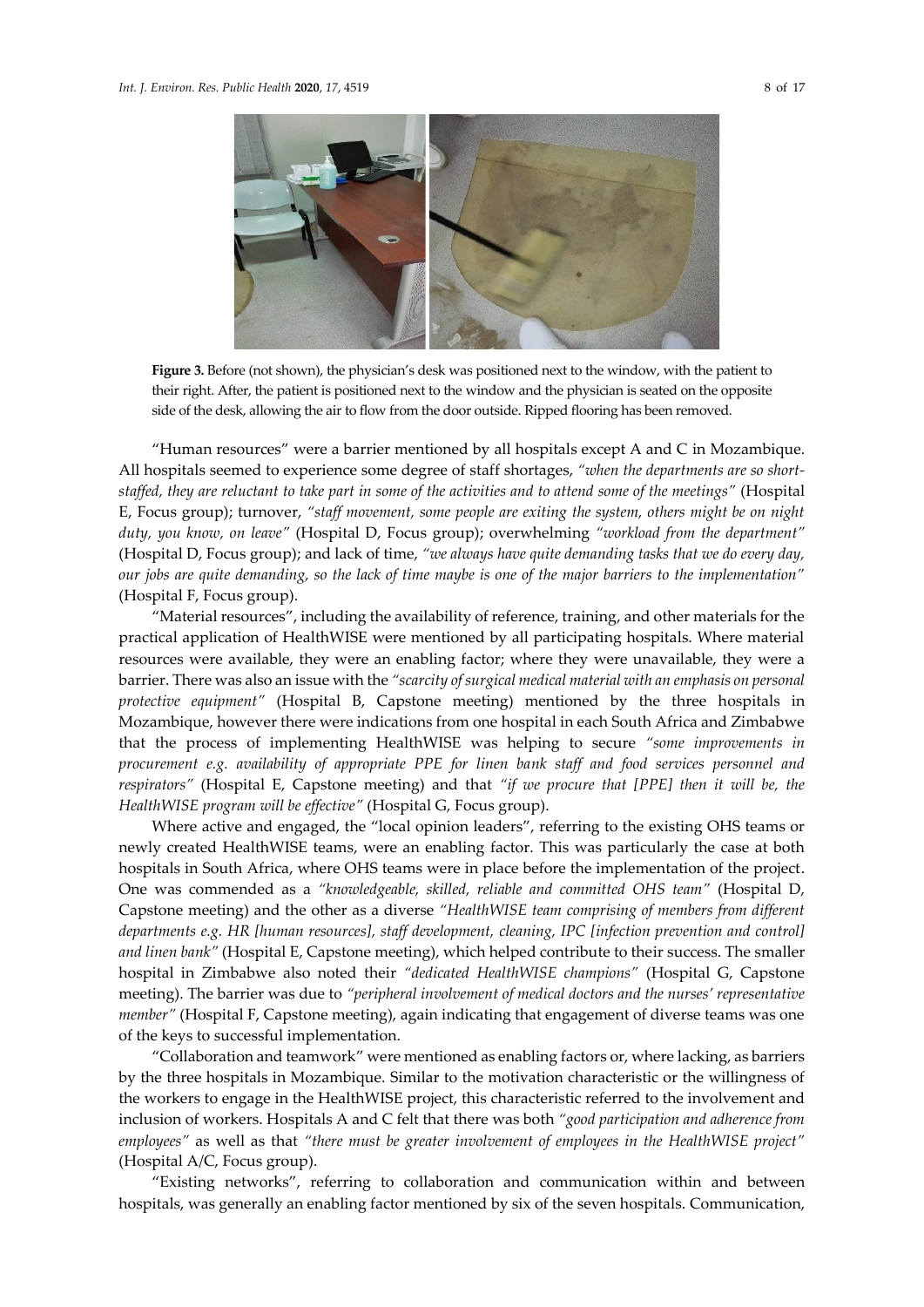expressed as *"the exchange of information among workers and from workers to patients; Reciprocal information sharing"* (Hospital A/C, Questionnaire) was key, as was the *"easy implementation and dissemination of information to colleagues"* (Hospital B, Dissemination and Capstone meetings). One participant from South Africa mentioned that *"HR has been absolutely amazing. Having a member of HR in our HealthWISE team was the best thing"* (Hospital E, Focus group), due to the improved communication between departments and with management that enabled more project activities to receive approval and take place. Finally, the *"collaboration between [Hospital A] and [Hospital C] exchanged experiences and helped to overcome difficulties that were encountered"* (Hospital A/C, Dissemination meeting) was particularly helpful. The barrier in this regard was *"poor communication"* (Hospital D, Capstone meeting).

"Power and authority" were identified as enabling factors for hospitals A, C, and G. This generally related to workers feeling empowered to take charge of their own health and safety. During the focus group, one participant mentioned the idea of greater ownership over their own safety: *"For me the project came to change my way of thinking... I realized that I am able to improve… my safety in the workplace and not wait for the bosses to come to control something within the sector, and so it was positive for me"* (Hospitals A/C, Focus group). This sentiment was shared by a participant in Zimbabwe: *"...when we started it was your program but now slowly it is becoming our program so if everyone is involved at that level then we are going to succeed"* (Hospital G, Focus group). These feelings also manifested as achievements; at Hospital C in Mozambique, one team member used material from Module 5, which was not part of the initial training, and worked and negotiated with management and the local municipality to more routinely dispose of waste that piled up on the hospital grounds. A *"lack of authority to implement certain activities"* (Hospital E, Capstone meeting) was a barrier mentioned by one hospital in South Africa.

### 3.2.3. Context

The context construct included characteristics related to the setting in which the innovation was to be implemented. Characteristics related to the local and organizational levels from the i-PARiHS framework were combined as these were difficult to piece apart and included six characteristics. The external health system level included three of five characteristics from the i-PARiHS framework, leaving out "policy drivers and priorities" and "incentives and mandates". Identified enabling factors and/or barriers in each of the hospitals are shown in Table 4.

| <b>Characteristics</b>                      | A/C | B    | D    | E    | F    | G    |
|---------------------------------------------|-----|------|------|------|------|------|
| Local and organizational                    |     |      |      |      |      |      |
| Senior leadership and<br>management support | EF  | EF   | EF/B | EF/B | EF/B | EF   |
| Senior leadership<br>$\bullet$              | EF  | EF   | EF   | EF   | EF   | EF   |
| Middle management                           |     |      | B    | B    | B    |      |
| Culture                                     | B   | EF/B | EF/B | B    | EF   | EF/B |
| Commitment to work                          |     | EF   | EF   |      | EF   | EF   |
| Knowledge application                       |     | B    | B    | B    |      | EF   |
| Worker attitudes/<br>Resistance to change   | B   | B    | B    | B    |      | B    |
| Organizational priorities                   | EF  |      | B    |      | B    | B    |
| Structure and systems                       | B   | B    | B    | B    | B    | B    |
| History of innovation and<br>change         | B   | B    |      | B    |      | B    |
| Evaluation and feedback<br>processes        | EF  | B    | B    | B    |      |      |
| External health system                      |     |      |      |      |      |      |
| Regulatory frameworks                       |     |      | EF   | EF   |      |      |

**Table 4.** Context construct characteristics and whether they were enabling factors (EF) and/or barriers (B) to the implementation of HealthWISE in each participating hospital (A–G).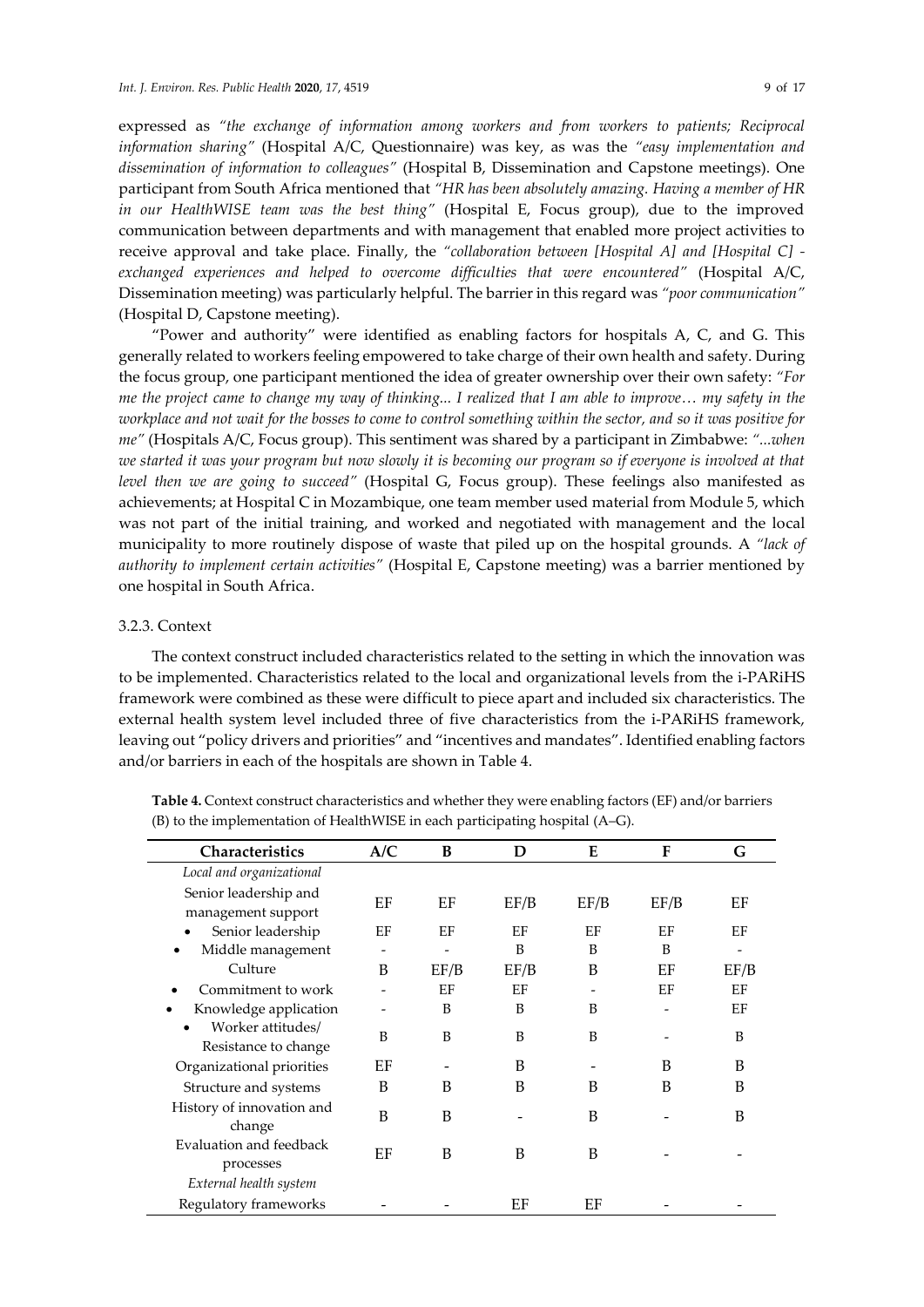| Environmental (in) stability | $\overline{\phantom{0}}$ | - | $\overline{\phantom{a}}$ | $\overline{\phantom{0}}$ |                          | - |
|------------------------------|--------------------------|---|--------------------------|--------------------------|--------------------------|---|
| Inter-organizational         | -                        | - |                          | EF/B                     | $\overline{\phantom{0}}$ | - |
| networks/relationships       |                          |   |                          |                          |                          |   |

"Senior leadership and management support" was an enabling factor mentioned by all seven hospitals through comments such as "support from the management... and the participation of those in *charge of the sectors"* (Hospital B, Focus group), *"buy-in from senior management"* (Hospital D, Focus group), and *"management acceptance of the program"* (Hospital G, Focus group). *"Lack of support from some middle managers"* (Hospital D, Capstone meeting) where, for instance, heads of departments were at times not willing or able to release workers from their duties to participate in HealthWISE activities, was a barrier in hospitals D, E, and F.

Elements of the "culture" characteristic were mentioned by five of the participating hospitals. Where workers were perceived to have greater "commitment to work", with descriptions such as *"strong workforce"* (Hospital G, Focus group), this was designated as an enabling factor. In Mozambique, *"one of the barriers [was] that information [had] to be oral"* since workers were *"not in the habit of stopping to read"* (Hospital B, Focus group). Here, there were overlaps with the willingness of workers to participate and learn and the degree of teamwork and collaboration described in the recipients construct above. Where difficulties were raised in regard to "knowledge application", this was designated as a barrier. In the two hospitals in South Africa, a *"lack of safety culture; lack of knowledge about the importance of OHS matters and the HealthWISE program"* (Hospital E, Capstone meeting) was discussed as a barrier, referring to the idea that workers have OHS *"knowledge but they are not interested [in applying it]"* (Hospital E, Focus group). *"Negative hospital staff attitudes"* (Hospital D, Capstone meeting) and *"resistance to change"* (Hospital B, Questionnaire) were also perceived as a barrier in several hospitals. One hospital in Zimbabwe that had expanded the services of their regular staff wellness clinic as part of the implementation of HealthWISE also mentioned *"fear to uptake services… due to fear of stigma and discrimination"* (Hospital G, Capstone meeting).

Competing "organizational priorities" and programs were mentioned as a barrier by hospitals D, F, and G. Hospital A seemed to have priorities and programs that served to support, instead of compete with, HealthWISE activities, indicating *"reinforcement of the ongoing IPC activities; Synergies have been built among HealthWISE and IPC"* (Hospital A, Dissemination meeting).

In regard to "structure and systems", infrastructure was a barrier mentioned by all hospitals. Infrastructure was generally older and difficult to change and participants seemed to feel that *"some infrastructure hinders the proper functioning of the project"* (Hospital A/C, Focus group), such as the *"lack of ramps to move trolleys"* (Hospital B, Dissemination and Capstone meetings) at one hospital in Mozambique and that *"buildings were not constructed in such a way that they allow for proper ventilation"* (Hospital F, Focus group) at one hospital in Zimbabwe. Hospital G expressed that the *"infrastructure… might not be ideal but we are going to work with what we have"* (Hospital G, Focus group). *"Lack of a specific project space"* (Hospital A/C, Focus group) was mentioned by one hospital in Mozambique, while in South Africa, both hospitals perceived the lack of a dedicated OHS clinic *"where you can see your employees when they are sick"* (Hospital D, Focus group) or *"lack of equipment at our OHS clinics"* (Hospital E, Questionnaire) as barriers as well. Institution size, specifically in relation to the number of workers trained on HealthWISE, was also a barrier specifically mentioned by Hospital F in Zimbabwe.

Regarding "history of innovation and change", resistance to change was mentioned as a barrier by participants at hospitals A, B, C, E, and G. One participant from South Africa indicated that *"anytime there is a new project there will always be resistance… because people are used to the norm of how they usually do things"* (Hospital E, Focus group) and another from Mozambique indicated that *"resistance to change on the part of some colleagues was a challenge in the past"* (Hospital B, Questionnaire).

"Evaluation and feedback processes" were perceived to be both enabling factors and barriers to the implementation of HealthWISE. Improvements to reporting procedures were an enabling factor in hospital A, demonstrated by the increased *"willingness of staff to communicate accidents in the workplace"* (Hospital A, Capstone meeting), however *"lack of understanding and knowledge of procedures, e.g. incident reporting procedure"* (Hospital D, Capstone meeting) and *"poor reporting of incidents"*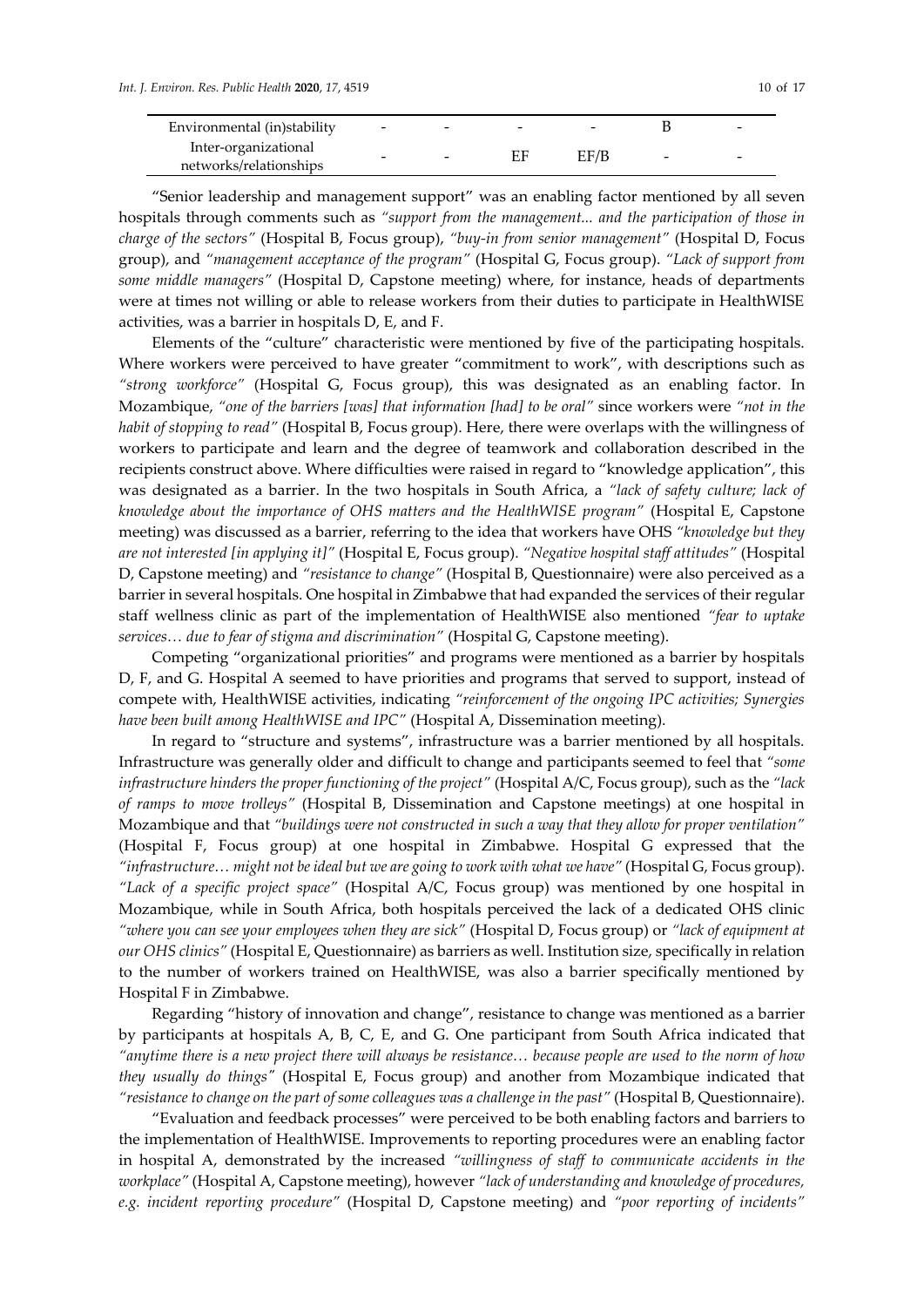(Hospital E, Capstone meeting) remained barriers elsewhere. Lack of feedback was a barrier mentioned by hospitals B, D, and E. Hospital B indicated the *"need to find a way to get worker feedback"* (Hospital B, Focus group) and Hospital D felt that *"if you don't give feedback to the unit… it may compromise participation at the later stage"* (Hospital D, Focus group).

In regard to external context, existing OHS "regulatory frameworks" were mentioned as an enabling factor by the two hospitals in South Africa, such as the existence of an *"Occupational Health and Safety Act that we need to adhere to"* (Hospital D, Focus group). The "instability of the health system environment" was mentioned as a barrier by Hospital F in Zimbabwe, where significant political and socioeconomic changes and challenges occurred during the course of the project. Having good "interorganizational networks/relationships", particularly with trade unions that play more prominent roles in South Africa, was mentioned as both an enabling factor and, where lacking, a barrier by Hospitals D and E.

### 3.2.4. Facilitation

The facilitation construct included characteristics related to the strategies and actions performed by the facilitator(s) to enable implementation by adapting HealthWISE in response to the workers who were asked to use it within the contexts of their hospitals and countries. Two characteristics and whether they acted as enabling factors and/or barriers in each of the hospitals is shown in Table 5.

**Table 5.** Facilitation construct characteristics and whether they were enabling factors (EF) and/or barriers (B) to the implementation of HealthWISE in each participating hospital (A–G).

| Characteristics                     |      |                          |    |                          |                          |                          |
|-------------------------------------|------|--------------------------|----|--------------------------|--------------------------|--------------------------|
| HealthWISE trainings                | EF/B |                          | ΕF | $\overline{\phantom{0}}$ | $\overline{\phantom{0}}$ | ЕF                       |
| Communication with<br>research team | ΕF   | $\overline{\phantom{0}}$ | ЕF | FЕ                       | FF                       | $\overline{\phantom{0}}$ |

At least one hospital in each country declared that the "HealthWISE trainings" were key enabling factors to the implementation of HealthWISE—that the tool would not have been implemented solely based on the workbooks being available. In the hospitals in Mozambique, an identified barrier was that the *"training time was too short"* (Hospital A/C, Focus group) and was therefore insufficient to support the implementation process. The practical training sessions in Mozambique and Zimbabwe also helped participants with relatively less OHS experience better identify workplace hazards and solutions: *"...what helped was a second meeting [implementation training]... when we realized what in theory we had to do in practice"* (Hospital A/C, Focus group).

Ongoing "communication and support from the research team" was an enabling factor in five of the participating hospitals. The research team was available, however participants at the different hospitals reached out to varying degrees. In the hospitals in South Africa, one member of the research team was more accessible to participants and was therefore able to more quickly answer questions and on occasion, help to troubleshoot issues that arose. At the same time, key participants at hospitals A and F in Mozambique and Zimbabwe, respectively, were also more engaged and would reach out more often if queries or problems arose and would, in turn, receive desired engagement. For instance, one worker expressed that *"we had a permanent contact with the team that trained us… I would email him, and he would respond quickly"* (Hospital A, Focus group). The research team was therefore accessible, however was used in different ways and amounts by participants at each hospital. Where *"continued interaction between the hospital and the research team"* (Hospital F, Dissemination meeting) took place, it was perceived as an enabling factor.

## **4. Discussion**

Many programs and tools available for health facilities focus on measuring and improving patient health, quality of service, and safety culture and have been reviewed in several publications [18,19]. The few that have been developed and studied related to HWs include online infection control tools [20] and a seasonal influenza vaccination rate improvement tool [21]. HealthWISE is a widely available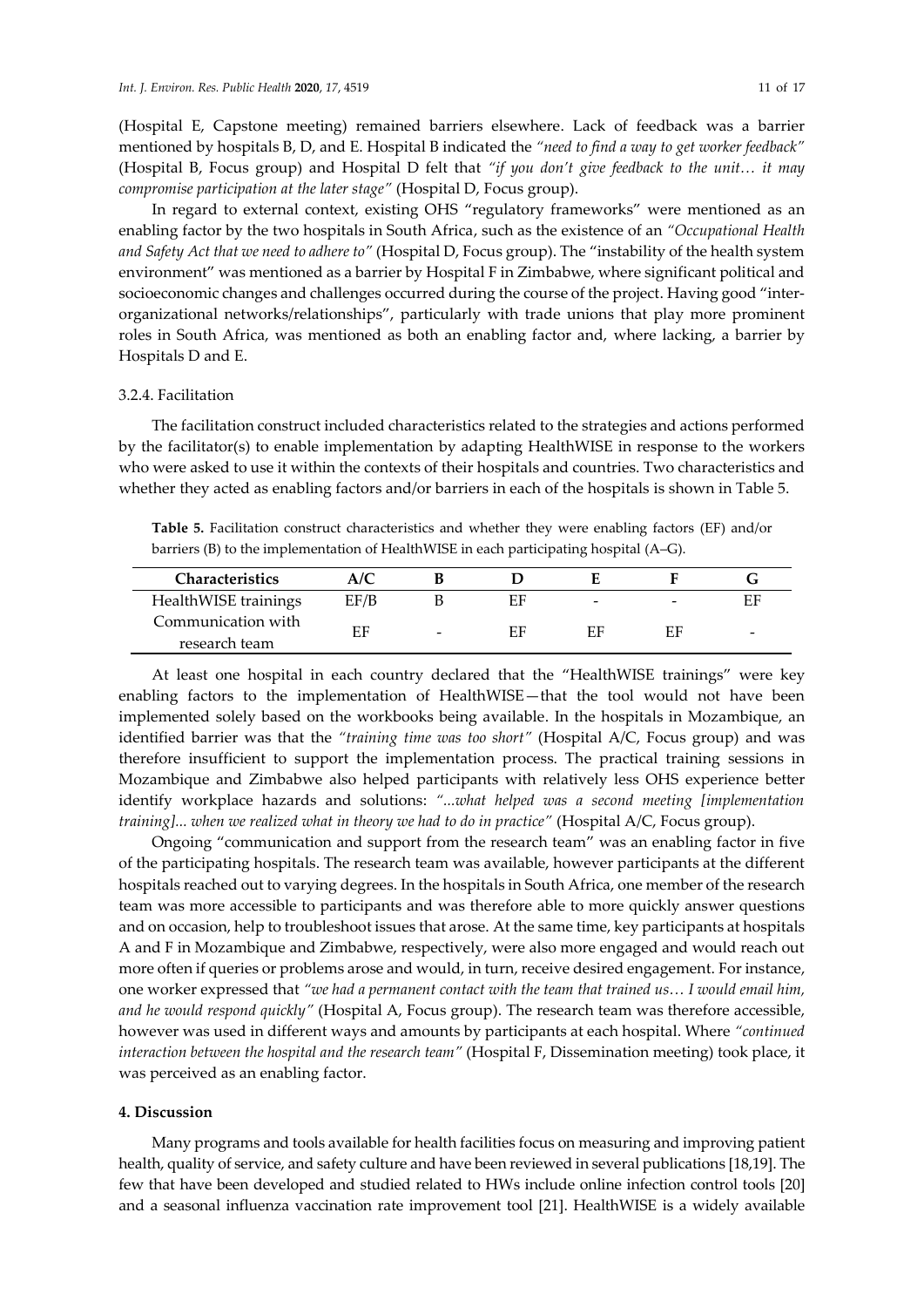quality improvement tool that addresses a variety of OHS concerns encountered in health facilities, containing information and activities that are particularly suitable to areas with few resources and little OHS experience. While it has been piloted in several countries, including in Senegal, the United Republic of Tanzania, and Thailand, and has since been implemented in the United States [22], China [23], and the Gambia, few publications and reports discussing or evaluating these experiences are publicly available. This paper is therefore one of the first to detail the implementation of HealthWISE and provide an analysis of enabling factors and barriers encountered in different LMICs during the process. Applying the i-PARiHS framework enabled an identification of key enabling factors as characteristics of the "recipients" and "context" constructs and included the willingness of workers to engage in implementation, the presence of diverse teams that championed the implementation process, and supportive senior leadership. Barriers were reported in all constructs and included a lack of clarity about how to use HealthWISE, insufficient funds, stretched human resources, older buildings, and lack of incident reporting infrastructure. Overall, successful implementation of HealthWISE called for dedicated local research and technical team members who helped facilitate the process by adapting HealthWISE to the workers' OHS knowledge and skill levels and the cultures and needs of their hospitals, cutting across all constructs of the i-PARiHS framework.

HealthWISE was well-received in all participating hospitals, demonstrating the importance of the innovation itself. Workers in Hospital A seemed especially interested in a tool that was aimed at their own needs as opposed to solely those of patients. In the majority of hospitals, even those that did not mention it explicitly, there was difficulty in fully understanding HealthWISE and how to use it, as well as how to spread awareness regarding its implementation throughout the hospital. The anticipated benefits or the results that were being observed over the course of the implementation spurred several hospitals forward. The research team felt there was room to improve the messaging related to HealthWISE, and future implementations might further explore how information related to the innovation impacts the implementation process. Questions could explore what factors made HealthWISE more acceptable, such as its development by the ILO and WHO, the quality or contents of the materials, and its fit within existing hospital practices and values in order to explore additional aspects of the innovation construct.

HealthWISE activities were accomplished in all hospitals due to the active efforts of HealthWISE recipients, the individuals and teams who were overall key to the implementation. Barriers described in this study, including staff shortages, high workloads, and limited material resources, have been identified among common barriers to evidence implementation across clinical areas in LMICs [24]. Despite these issues, workers possessed a wealth of knowledge related to their hospitals and colleagues and therefore knew best when it came to implementing HealthWISE. While participants at hospitals in Mozambique and Zimbabwe mentioned feeling empowered and taking ownership over HealthWISE, more might have been done to help all teams recognize earlier on that their local insights and initiatives were what would make HealthWISE more successful. Literature on team innovation and implementation points to the need for varied team composition to promote creativity and action [25]. Where teams were more diverse, particularly where members helped link frontline workers to management, more activities seemed to receive approval and were able to move forward. Having established OHS teams in both hospitals in South Africa, along with the accompanying knowledge and skills, also enabled them to accomplish a variety of tasks. It seemed that HealthWISE was a catalyst to the implementation of available OHS policies and allowed workers to take ownership of their own health and safety, with the OHS professionals providing oversight. The importance of opinion leaders—"people who influence the opinions, attitudes, beliefs, motivations, and behaviors of others" [26]—has been shown in other examples of successful implementation processes and was similar here [27]. Promoting collaboration and exchange between sites that are implementing the same innovation might be interesting to explore, since this was an enabling factor for Hospitals A and C who worked together in Mozambique and was of particular interest to participants in Zimbabwe who expressed a desire to visit other sites and learn from them during the implementation process.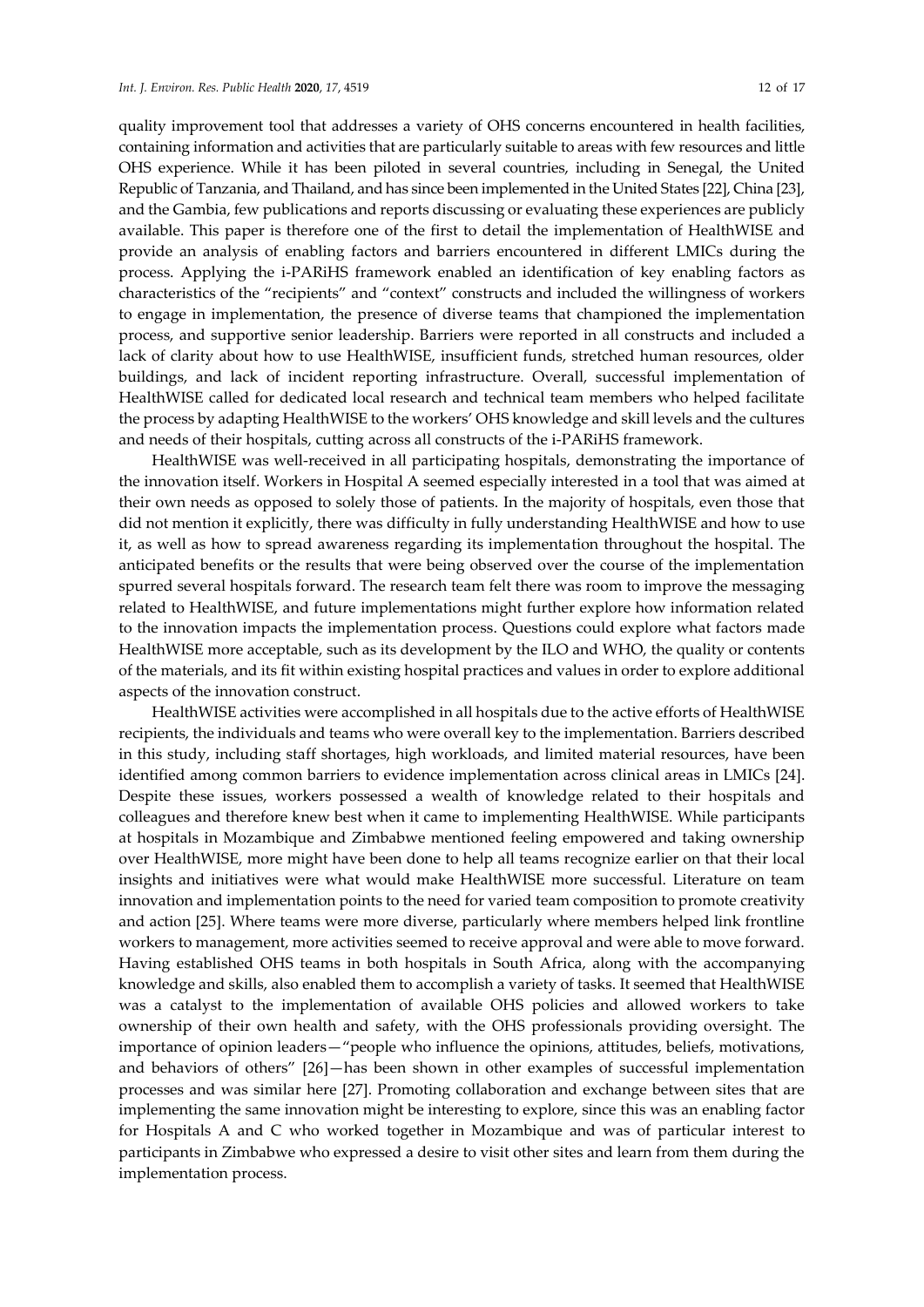Implementing HealthWISE in hospitals in different countries enabled the exploration of several characteristics of the context construct, which in these low-resource settings were more often barriers to the implementation of HealthWISE rather than enabling factors. Context has repeatedly been discussed as an important factor in regard to implementing various interventions, one that deserves more thorough definition and analysis [28]. Findings from this study may help to better identify which characteristics are most important to the implementation of HealthWISE and, to some degree, other similar projects in LMICs. In terms of the context construct, local and organizational factors were more often discussed than external health system ones.

While senior management were supportive of the project in all hospitals and welcomed its implementation, middle management were perceived as a barrier at several sites. Engaging more actively with middle management to explore strategies that would have allowed workers to be involved in HealthWISE activities, such as being relieved from their duties for a short time on a regular basis—perhaps one hour per week—to examine and improve their working environments, while also ensuring that their tasks remained fulfilled and that their departments ran smoothly, might have been one way to overcome this barrier. Taking time to explain the longer-term potential of HealthWISE to the departments might have been another. The resistance by middle management highlighted the importance of communication and consultation across all levels of the hospital and all stakeholders when introducing new interventions to protect HWs. Birken and colleagues [29] developed a theory of the role of middle management in healthcare innovation implementation. Engle and colleagues [30] expanded on this theory and found that middle management in organizations with "high change potential" promoted bidirectional communication and independent thinking and overall supported staff to facilitate implementation.

Emphasizing the goal of working within limits—of older infrastructure, inadequate human and material resources due to hiring freezes and health budgets, and manual incident reporting—might also have helped to avoid some blockages in the implementation process. Also, given limited data collection and reporting procedures and mechanisms, understanding what type of feedback would have been attainable and useful might also have been helpful, as would have been pointing out synergies with existing organizational priorities and programs and external system regulatory frameworks and legislation. For the most part, workers were enthusiastic and engaged, although some negative attitudes and resistance to change were mentioned. A study by Bergström and colleagues [31] that examined the organizational context construct of the earlier PARiHS framework found that HWs' commitment to their work, or an "individual's devotion to the organization," had an impact on the implementation of knowledge translation interventions in Uganda. Change was less likely where commitment levels were lower and a shortage of human resources contributed to lower levels of commitment. This indicates that where human and possibly other resources are a barrier, organizational culture might need to be addressed and improved for implementation to be successful, particularly in low-resource settings.

There is important interplay between constructs, particularly between "recipients" and "context". For instance, incentives that contribute to the motivation of participants and project funding for specific equipment and activities might be more effective in some contexts than others. A systematic review by Liu and colleagues [32] found a range of macro, meso, and micro level context factors that influenced the types and impacts of incentives on the recruitment and retention of HWs in multiple countries. In our study, participants from Zimbabwe, where macro level political and socioeconomic factors were straining the country, mentioned that incentives might have been helpful for full participation. They were also initially focused on needing project funding to move forward with any activities and Hospital F was the only facility to indicate that the allocation of funds enabled the implementation of HealthWISE. While our study did not specifically study the effects of externally funded projects, we got the impression that some participants were expecting extra incentives to motivate their participation. We acknowledge, however, that the local conditions and previous experiences with externally funded projects might contribute to this seeming dependency and expectation in LMICs.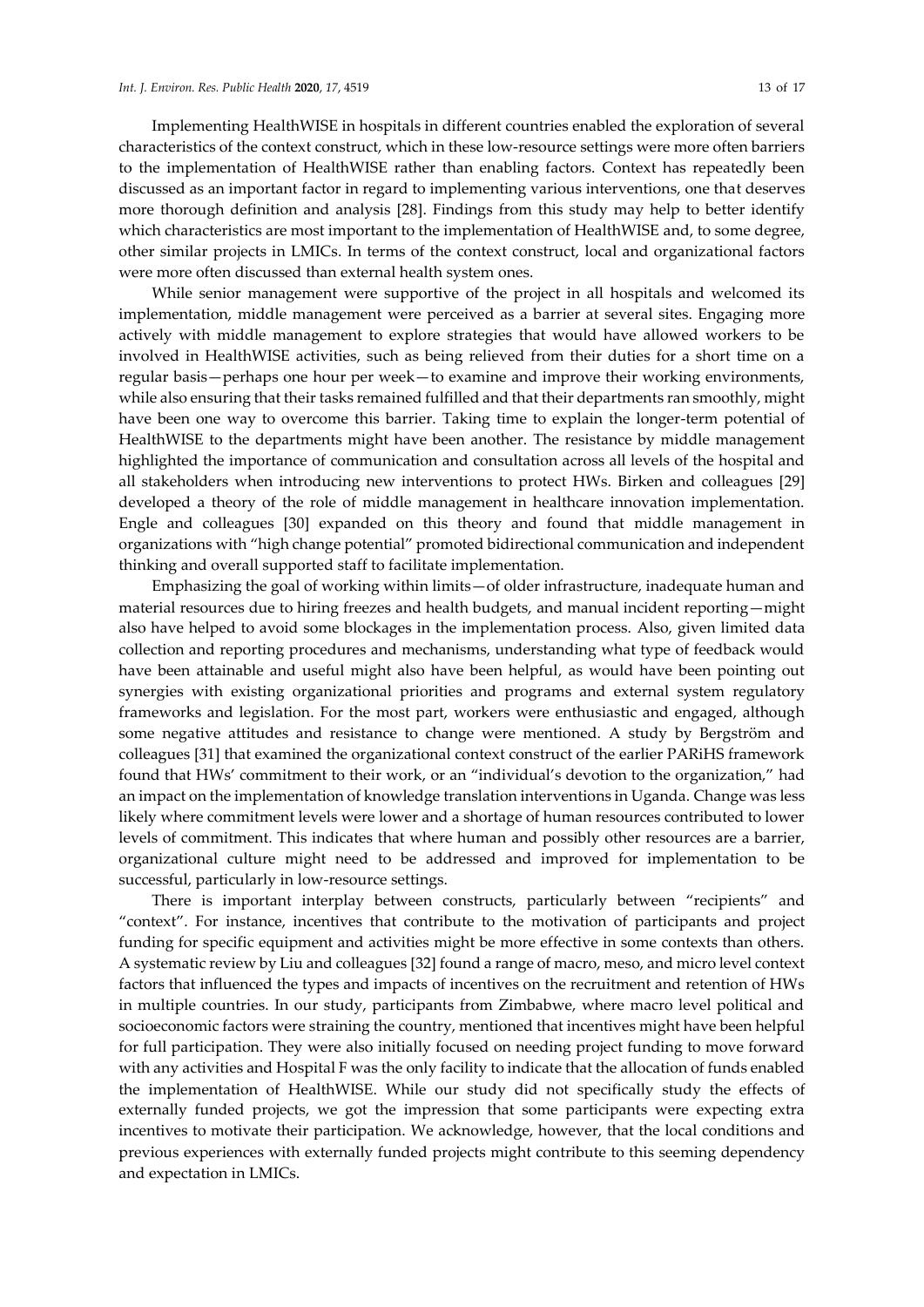Harvey and colleagues [33] conducted a concept analysis of facilitation and presented the role of the facilitator as one of "supporting people to change their practice". This HealthWISE study used appointed facilitators, external to the hospitals, who focused on building capacity in OHS in order to enable change, all which fit within the defining characteristics of facilitation that they describe. Hospital A, B, and C in Mozambique considered the HealthWISE trainings useful, but too short, compared with Hospitals D and G in South Africa and Zimbabwe, respectively, which alluded to them only as enabling the implementation of HealthWISE. All ToT workshops were conducted in English; in Mozambique, simultaneous audio translation using headsets and all materials, including the HealthWISE manuals, were available in Portuguese. Additional time may have been warranted due to the language difference, since interpretation demanded a slower pace and longer explanations. For Hospitals A, C, D, E, and F, where participants communicated with the research team, this was perceived as an enabling factor. The process of communication, including tools for translation, ought to have been made clear to participants and questions encouraged, particularly following the ToT workshops to help the initial implementation gain momentum, as opposed to waiting six months for check-in meetings. Overall, the actions carried out by local team members were key to the implementation of HealthWISE. Other studies have demonstrated the critical role of external facilitators and shown links between the different constructs of the PARiHS framework. A study by Ellis and colleagues found that "good facilitation appears to be more influential than context in overcoming the barriers to the uptake of [evidence-based practice]" [34]. This experience helps to show that the roles of the facilitators were key and that improved facilitation across the different constructs could enhance the implementation. For example, facilitators could emphasize both the knowledge and practical aspects of the tool, improving its clarity; they could adapt the training based on workers' levels of knowledge and skills in regard to OHS; they could demonstrate how the tool fits within the workplace in relation to the hospital's mission and to other programs and priorities, and help participants advocate for its implementation to improve both worker and patient safety and to better align with existing OHS legislation.

A key strength of this project was the existing North-South partnership, which enabled the collaboration between multiple countries, one in the Global North and three in the Global South [6]. According to Landau [35], "international research partnerships enact and expose the inequalities, structural constraints, and historically conditioned power relations implicit in the production of knowledge". Caution is needed and care must be taken to mitigate factors that could exacerbate inequalities and inequities. In this study, local research partners and team members were instrumental in initiating, carrying out, and sustaining the project. One specific measure that was taken was to provide as much direct budget control to the Southern partners as the funder permitted.

Some limitations were related to administrative issues, such as delays securing approvals from multiple countries and facilities. Data collection instruments ought to also have been piloted, particularly following translation to Portuguese, and streamlined to avoid overburdening participants. This may also have helped to reduce the missing data from incomplete questionnaires; as it stands, further research is required to fully understand the more nuanced aspects of certain constructs, particularly context, where responses were not specific or detailed enough to comprehend how minor differences affected implementation. Understanding how HealthWISE-related changes affected the OHS of HWs was a desired yet difficult-to-capture aspect of this study, particularly due to insufficient existing incident reporting procedures and data collection systems at the participating hospitals. Therefore, while we were able to describe some improvements that were made, we were limited in assessing OHS outcomes and focused instead on enabling factors and barriers to implementation.

As a final reflection on our experience, it is worth noting that the research team initially intended to participate as mere observers to the implementation of HealthWISE, to understand how a standalone tool to improve the health and safety of workers, introduced via a single training session, was implemented in different hospitals in different countries. This hands-off approach was also used to discourage dependency on local teams, whose resources and time are limited, and on international funds, of which there are less and less. However, the capacities of the countries to implement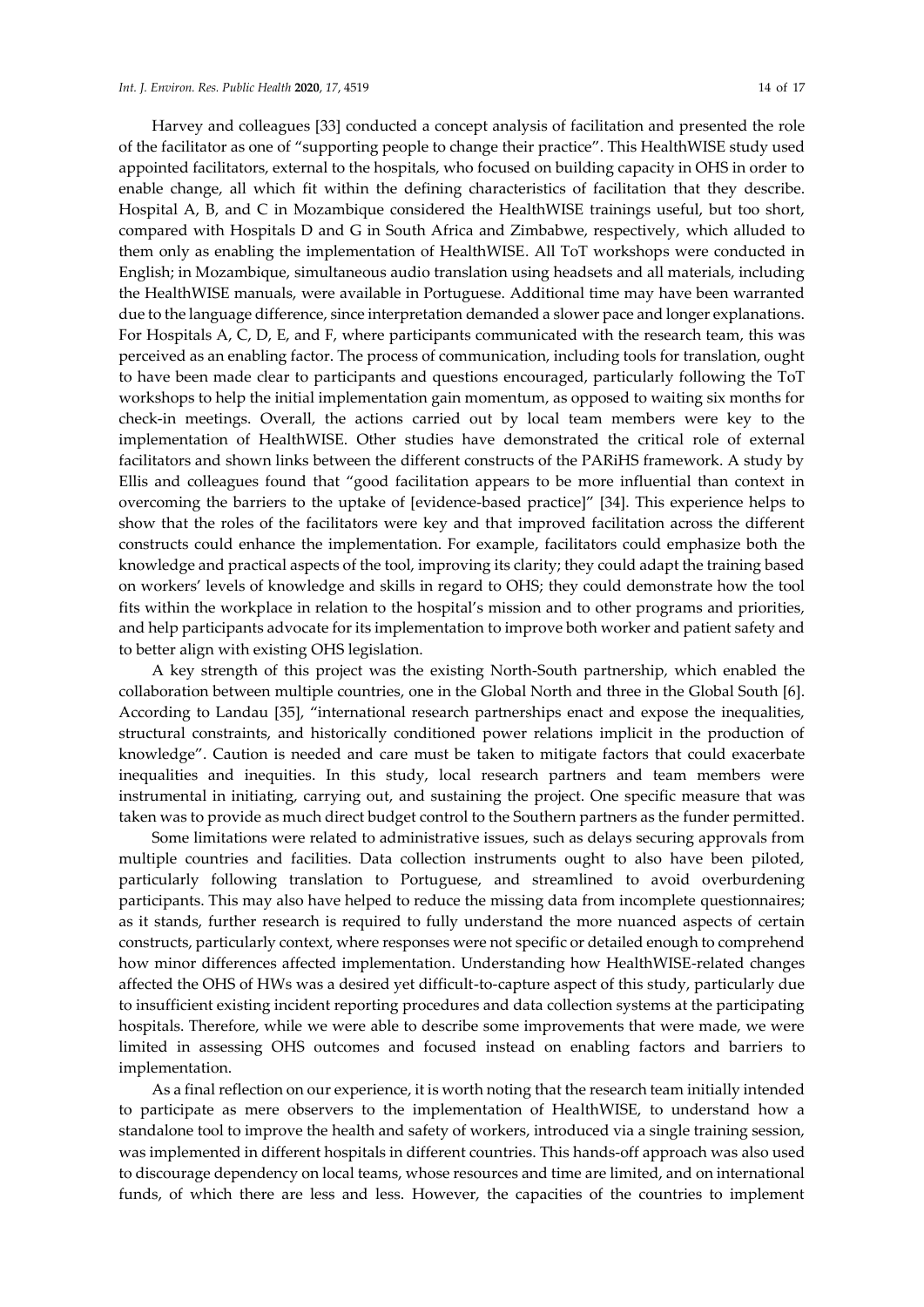HealthWISE were limited by their differing knowledge and skill levels in regard to OHS; while hospitals in South Africa had workers who specialized in OHS and existing committees, hospitals in Mozambique and even more so in Zimbabwe needed to start with more basic training. Implementation was also limited by resources, which were undeniably scarce in all three countries, but again, especially so in Mozambique and Zimbabwe, as well as by the expectation that external funds were the solution. The team gradually increased their level of facilitation, providing additional practical training and encouraging larger hospitals to start small by focusing on one department instead of being overwhelmed by the whole hospital. This shows that in some contexts, a standalone tool is insufficient and a more robust toolbox that addresses the need to build capacity in implementation science is needed. Future work is focused on developing and testing preparation strategies and materials that might make it easier for individuals and teams who are keen to improve the OHS of their health facilities to do so independently using HealthWISE. Documenting experiences implementing HealthWISE and other tools, including any adaptations made, and making these available via publication or central repository ought to also be encouraged.

## **5. Conclusions**

The effort to develop tools for protecting HWs must be accompanied by comparable attention to the way in which these instruments are implemented in settings of need. Our study of the implementation of HealthWISE in seven hospitals in the southern African region provides clear documentation of how a variety of enabling factors and barriers can influence success. Building on methods, such as the application of the i-PARiHS framework which we pursued, a valuable evidence base can be built to support efforts for ensuring that improved work environments for HWs are part of strengthened health systems. With this vision, future implementations ought to focus on areas such as providing clarity about the tool and helping participants to develop clear goals and expectations based on their OHS knowledge and skill levels and on the amount of resources and time available to them. Securing support from senior leadership and middle management and assembling a dedicated and diverse HealthWISE team would also be beneficial. Emphasizing the need to work within existing constraints and find no- or low-cost solutions is also key in resource-poor areas. Future research might focus on examining construct characteristics in further detail and on testing ways to overcome obstacles, as well as on what additional materials might help to create a toolbox, as opposed to a standalone tool, to enable facilities to implement HealthWISE on their own. Promoting and improving the health and safety of HWs at work is part of the solution to increasing recruitment and retention of these essential workers and curbing current and projected shortages in the global health workforce.

**Author Contributions:** Conceptualization, E.W., J.S., and A.Y.; Data curation, E.W.; Formal analysis, E.W.; Funding acquisition, A.Y.; Investigation, E.W., I.C., S.M., P.R., and M.Z.; Methodology, E.W.; Project administration, M.Z. and A.Y.; Resources, I.C., P.R., and M.Z.; Supervision, A.Y.; Visualization, E.W. and M.Z.; Writing—original draft, E.W.; Writing—review & editing, E.W., S.M., J.S., M.Z., and A.Y. All authors have read and agreed to the published version of the manuscript.

**Funding:** This research was funded by the Canadian Institutes of Health Research, grant number ROH-115212, Promoting Health Equity by Addressing the Needs of Health Workers: A Collaborative, International Research Program. The APC was also funded by this grant.

**Acknowledgments:** We would like to acknowledge the dedicated health workers who participated in the implementation of HealthWISE at each of the participating hospitals. We would also like to acknowledge the inkind contributions from team members and staff at the International Labour Organization and the National Institute for Occupational Health for their time and expertise in OHS. Sincere thank you to Ana Tina Titos Mutola Jemuce, Jonathan Ramodike, and Shamiso Muteti Fana for their contributions to this project.

**Conflicts of Interest:** The authors declare no conflict of interest. The funders had no role in the design of the study; in the collection, analyses, or interpretation of data; in the writing of the manuscript, or in the decision to publish the results.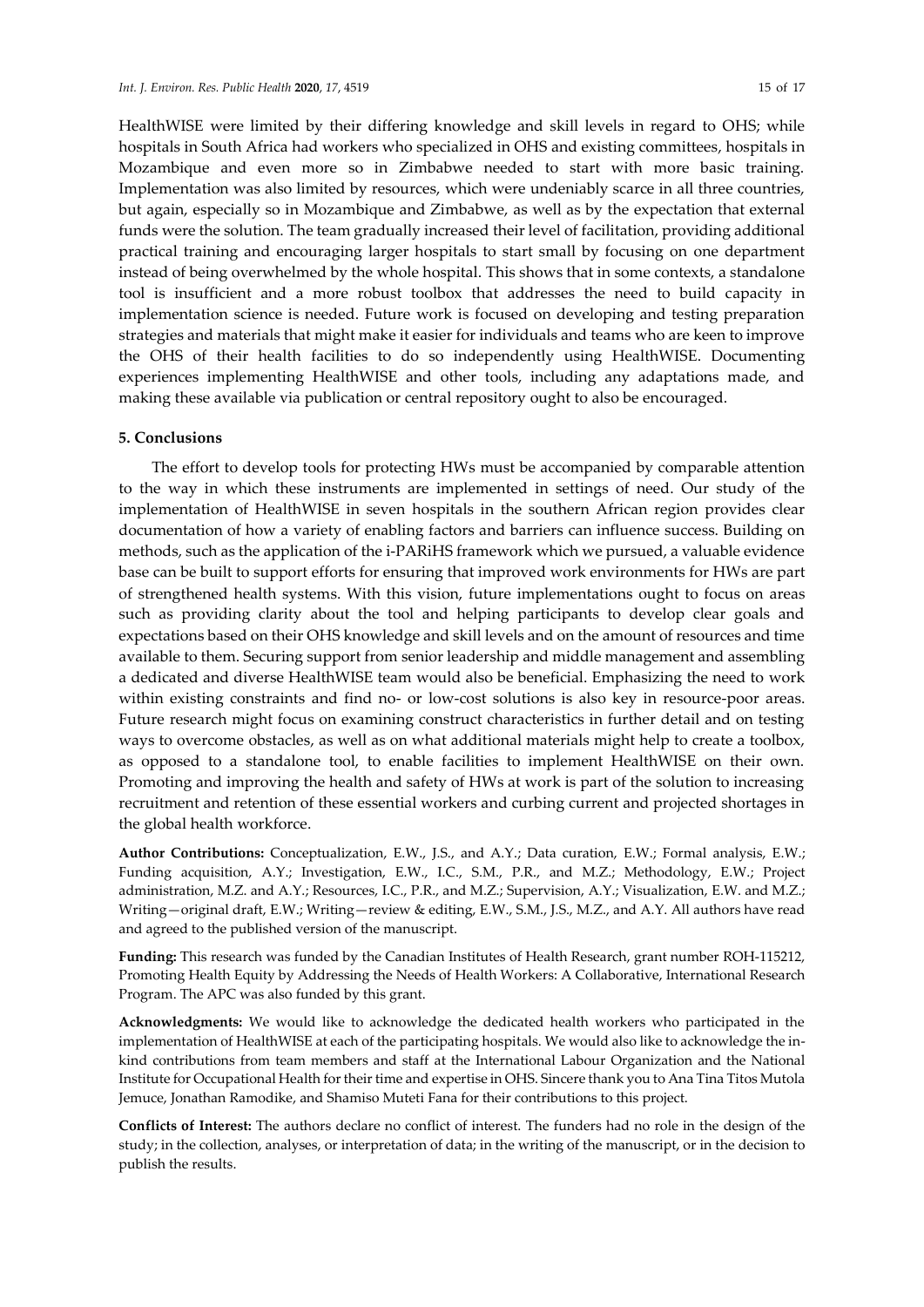#### **References**

- 1. World Health Organization. *Global Strategy on Human Resources for Health: Workforce 2030*; World Health Organization: Geneva, Switzerland, 2016.
- 2. Campbell, J.; Buchan, J.; Cometto, G.; David, B.; Dussault, G.; Fogstad, H.; Fronteira, I.; Lozano, R.; Nyonator, F.; Pablos-Méndez, A.; et al. Human resources for health and universal health coverage: Fostering equity and effective coverage. *Bull. World Health Organ.* **2013**, *91*, 853–863, doi:10.2471/BLT.13.118729.
- 3. World Health Organization. *The World Health Report 2006—Working Together for Health*; World Health Organization: Geneva, Switzerland, 2006.
- 4. HealthWISE—Work Improvement in Health Services. Available online: http://www.ilo.org/sector/Resources/training-materials/WCMS\_250540/lang--en/index.htm (accessed on 10 April 2020).
- 5. Madon, T.; Hofman, K.J.; Kupfer, L.; Glass, R.I. Implementation Science. *Science* **2007**, *318*, 1728–1729, doi:10.1126/science.1150009.
- 6. Yassi, A.; Zungu, M.; Spiegel, J.M.; Kistnasamy, B.; Lockhart, K.; Jones, D.; O'Hara, L.M.; Nophale, L.; Bryce, E.A.; Darwin, L. Protecting health workers from infectious disease transmission: An exploration of a Canadian-South African partnership of partnerships. *Glob. Health* **2016**, *12*, 10, doi:10.1186/s12992-016-0145-0.
- 7. The World Bank World Bank Country and Lending Groups. Available online: https://datahelpdesk.worldbank.org/knowledgebase/articles/906519-world-bank-country-and-lendinggroups (accessed on 8 October 2019).
- 8. The World Bank World Bank Open Data. Available online: https://data.worldbank.org/ (accessed on 14 June 2019).
- 9. Kanabus, A. Information about Tuberculosis. Available online: https://tbfacts.org/high-burden-tb/ (accessed on 3 May 2020).
- 10. Yassi, A.; Mabhele, S.; Wilcox, E.S.; Tsang, V.W.L.; Lockhart, K. An embodied exercise to address HIV- and tuberculosisrelated stigma of healthcare workers in Southern Africa. *J. Appl. Arts Health* **2019**, *10*, 73–85, doi:10.1386/jaah.10.1.73\_1.
- 11. Yin, R.K. *Case Study Research and Applications: Design and Methods*, 6th ed.; SAGE Publications, Inc.: Thousand Oaks, CA, USA, 2018; ISBN 978-1-5063-3616-9.
- 12. Braun, V.; Clarke, V. Using thematic analysis in psychology. *Qual. Res. Psychol.* **2006**, *3*, 77–101, doi:10.1191/1478088706qp063oa.
- 13. Harvey, G.; Kitson, A. PARIHS revisited: From heuristic to integrated framework for the successful implementation of knowledge into practice. *Implement. Sci.* **2016**, *11*, 33, doi:10.1186/s13012-016-0398-2.
- 14. Kitson, A.; Harvey, G.; McCormack, B. Enabling the implementation of evidence based practice: A conceptual framework. *Qual. Health Care QHC* **1998**, *7*, 149–158.
- 15. Moullin, J.C.; Sabater-Hernández, D.; Fernandez-Llimos, F.; Benrimoj, S.I. A systematic review of implementation frameworks of innovations in healthcare and resulting generic implementation framework. *Health Res. Policy Syst.* **2015**, *13*, 16, doi:10.1186/s12961-015-0005-z.
- 16. Rycroft-Malone, J.; Bucknall, T. *Models and Frameworks for Implementing Evidence-Based Practice: Linking Evidence to Action*; John Wiley & Sons: Chichester, West Sussex, 2010; ISBN 978-1-4051-7594-4.
- 17. Bergström, A.; Dinh, H.; Duong, D.; Pervin, J.; Rahman, A.; Skeen, S.; Tomlinson, M.; Waiswa, P.; Zelaya, E.; Wallin, L. The Context Assessment for Community Health tool-investigating why what works where in low- and middle-income settings. *BMC Health Serv. Res.* **2014**, *14*, P8, doi:10.1186/1472-6963-14-S2-P8.
- 18. Halligan, M.; Zecevic, A. Safety culture in healthcare: A review of concepts, dimensions, measures and progress. *BMJ Qual. Saf.* **2011**, *20*, 338–343, doi:10.1136/bmjqs.2010.040964.
- 19. Morello, R.T.; Lowthian, J.A.; Barker, A.L.; McGinnes, R.; Dunt, D.; Brand, C. Strategies for improving patient safety culture in hospitals: A systematic review. *BMJ Qual. Saf.* **2013**, *22*, 11–18, doi:10.1136/bmjqs-2011-000582.
- 20. Yassi, A.; Bryce, E.A.; Breilh, J.; Lavoie, M.-C.; Ndelu, L.; Lockhart, K.; Spiegel, J. Collaboration between infection control and occupational health in three continents: A success story with international impact. *BMC Int. Health Hum. Rights* **2011**, *11*, S8, doi:10.1186/1472-698X-11-S2-S8.
- 21. Cadena, J.; Prigmore, T.; Bowling, J.; Ayala, B.A.; Kirkman, L.; Parekh, A.; Scepanski, T.; Patterson, J.E. Improving Influenza Vaccination of Healthcare Workers by Means of Quality Improvement Tools. *Infect. Control Hosp. Epidemiol.* **2011**, *32*, 616–618, doi:10.1086/660198.